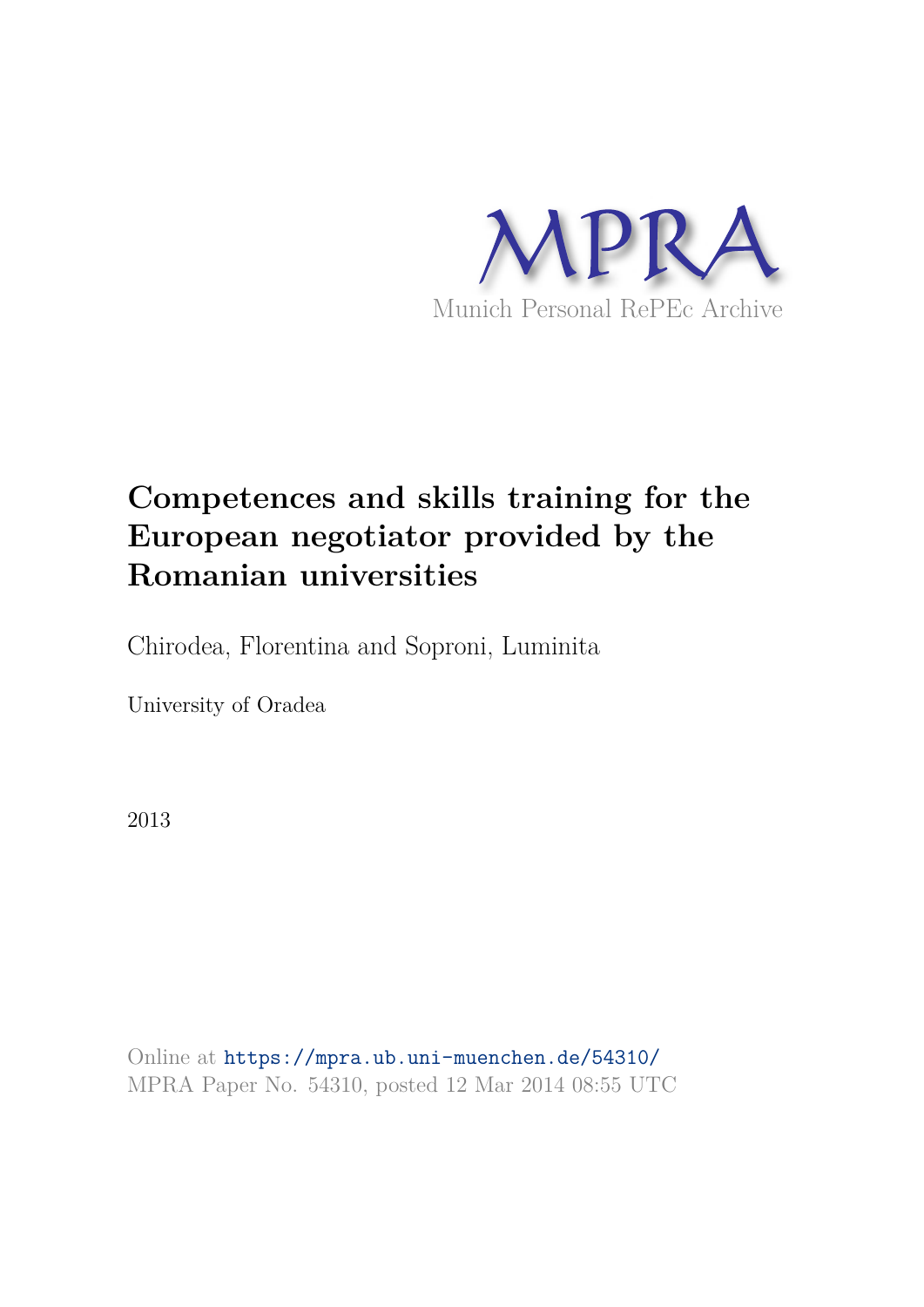# **COMPETENCES AND SKILLS TRAINING FOR THE EUROPEAN NEGOTIATOR PROVIDED BY ROMANIAN UNIVERSITIES**

# **Florentina Chirodea\* , Luminița Șoproni\*\***

### *Motto*

*"Negotiation is a game of skill and chance. With more skill, you can reduce the effects of chance". (David Goldwich, professional speaker and trainer in persuasive communication)* 

#### *Abstract*

 $\overline{a}$ 

*Any negotiation involves multiple elements, which, by their dynamics, influence its conduct and outcome: object, context, stake, balance of power, strategy and tactics. Knowledge and effective use of these elements are essential to the success of the negotiator, being largely determined by the negotiator's innate and acquired skills and abilities. In this context, the learning process is fundamental to the formation and improvement of professional negotiators, capable to meet the challenges of both the global economy and the European multicultural environment. Therefore, in this paper we propose to analyse the extent to which the Romanian higher education system is geared towards the training of negotiators in different areas of work, and to identify what needs to be improved within this system to better respond to the need to form a professional negotiator at European level.* 

**Keywords**: negotiation, communication, higher education, Romania

## **Negotiation and negotiator**

Given the complexity of the negotiation process as a form of decision making and its applicability in any area of domestic, social or professional

<sup>\*</sup> Florentina Chirodea is Lecturer at the Faculty of History, International Relations, Political Sciences and Communication Sciences, University of Oradea, Email: fchirodea@uoradea.ro

Luminita Soproni is Associate Professor at the Faculty of History, International Relations, Political Sciences and Communication Sciences, University of Oradea, Email: lsoproni@uoradea.ro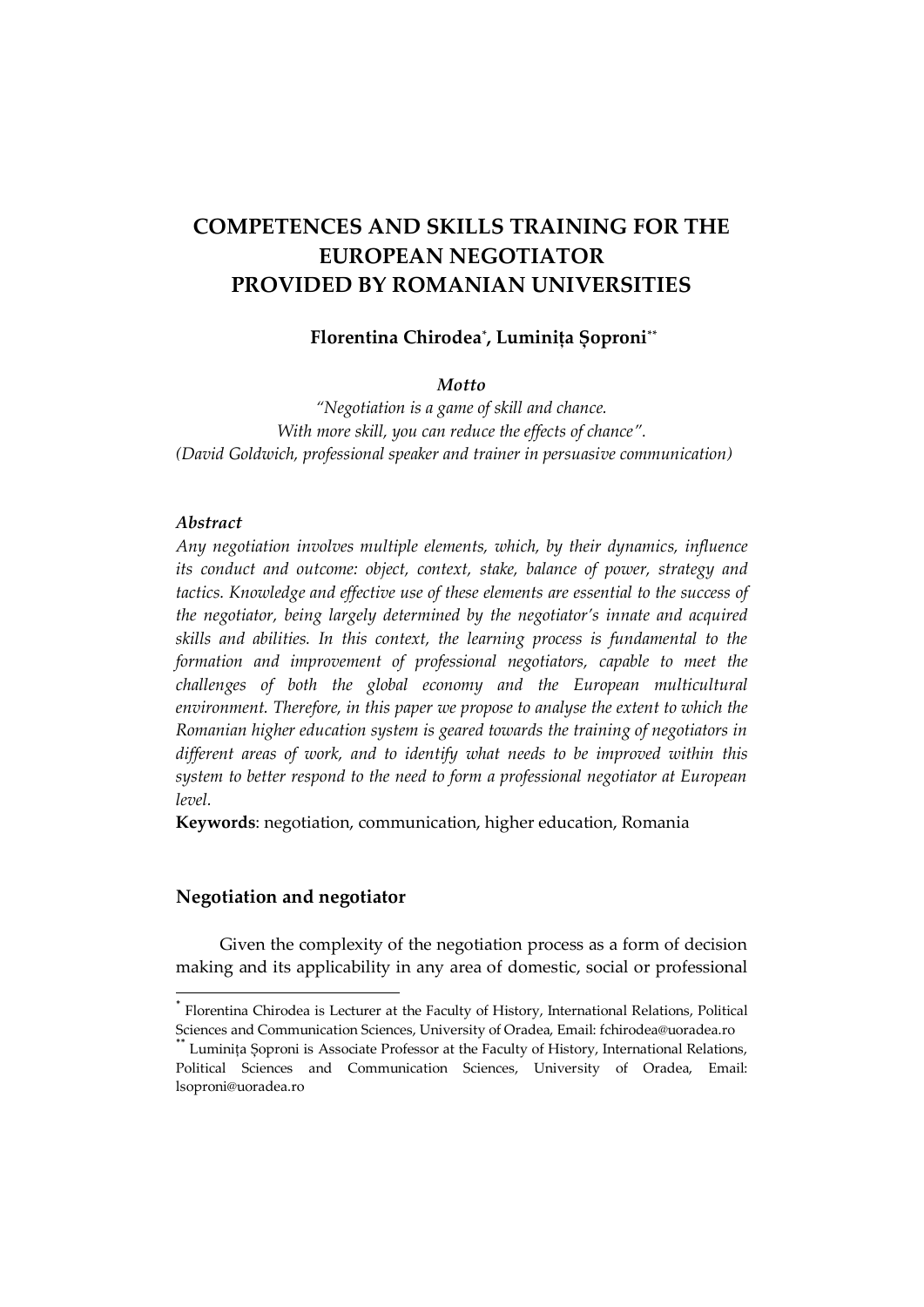life, there are many definitions that try to capture its essence as accurately as possible. But whatever the perspective from which it is viewed or analysed, negotiation is above all a form of communication, interaction between people or groups, which aims to achieve results beneficial to everyone involved. And what is important, regardless of the strategy and methods used, is that partners will always develop a relationship that must be managed carefully as it affects both the conduct of negotiations and the final result.

Of the definitions of negotiation, we consider to be fundamental and revealing the one formulated by the reputed former U.S. Secretary of State and negotiator, Henry Kissinger. According to him, negotiation is "a process of combining conflicting positions into a common position, under a decision rule of unanimity" 1 . Kissinger falls under the "hard" category in terms of approaching negotiation, which focuses on achieving the goal set out, the result. In the same spirit, Acuff believes that negotiation is "the process of communicating back and forth for the purpose of reaching a joint agreement about differing needs or ideas" 2 . Communication comes here as a sequence of interactions required to achieve the goals.

Other authors consider negotiating a game because it implies the ability to predict and control what is happening, has a predictable sequence of activities, has players whose behaviour affects the conduct of negotiations, and has clearly defined rules $3$ .

A second approach (which we will call "soft") considers negotiation as a process allowing to obtain the best possible outcome for everyone involved. In this respect, Dupont believes that "negotiation is an activity that involves the interaction of many actors who, while experiencing the differences and interdependencies at the same time, choose the voluntary search of a mutually acceptable solution" 4 . This interaction requires

<sup>1</sup> Apud. H.A. Kissinger, *Nuclear Weapons and Foreign Policy*, New York: W.W. Norton, 1969, in Tanya Alfredson and Azeta Cungu, *Negotiation Theory and Practice. A Review of the Literature*, FAO Policy Learning Programme, 2008, p. 6.

http://www.fao.org/docs/up/easypol/550/4-5\_negotiation\_background\_paper\_179en.pdf, 22 October 2013.

<sup>2</sup> Frank L. Acuff, *How to Negotiate Anything with Anyone Anywhere Around the World*, New York: AMACOM – American Management Association, 2008, p. 6.

<sup>3</sup> Roy J. Lewicki and Alexander Hiam, *Arta negocierii în afaceri: ghidul pentru încheierea unei afaceri și rezolvarea conflictelor*, București: Publica, 2008, pp. 20-22.

<sup>4</sup> Christophe Dupont, *La négociation. Conduite, théorie, applications*, Paris: Editions Dalloz, 1994, p. 11.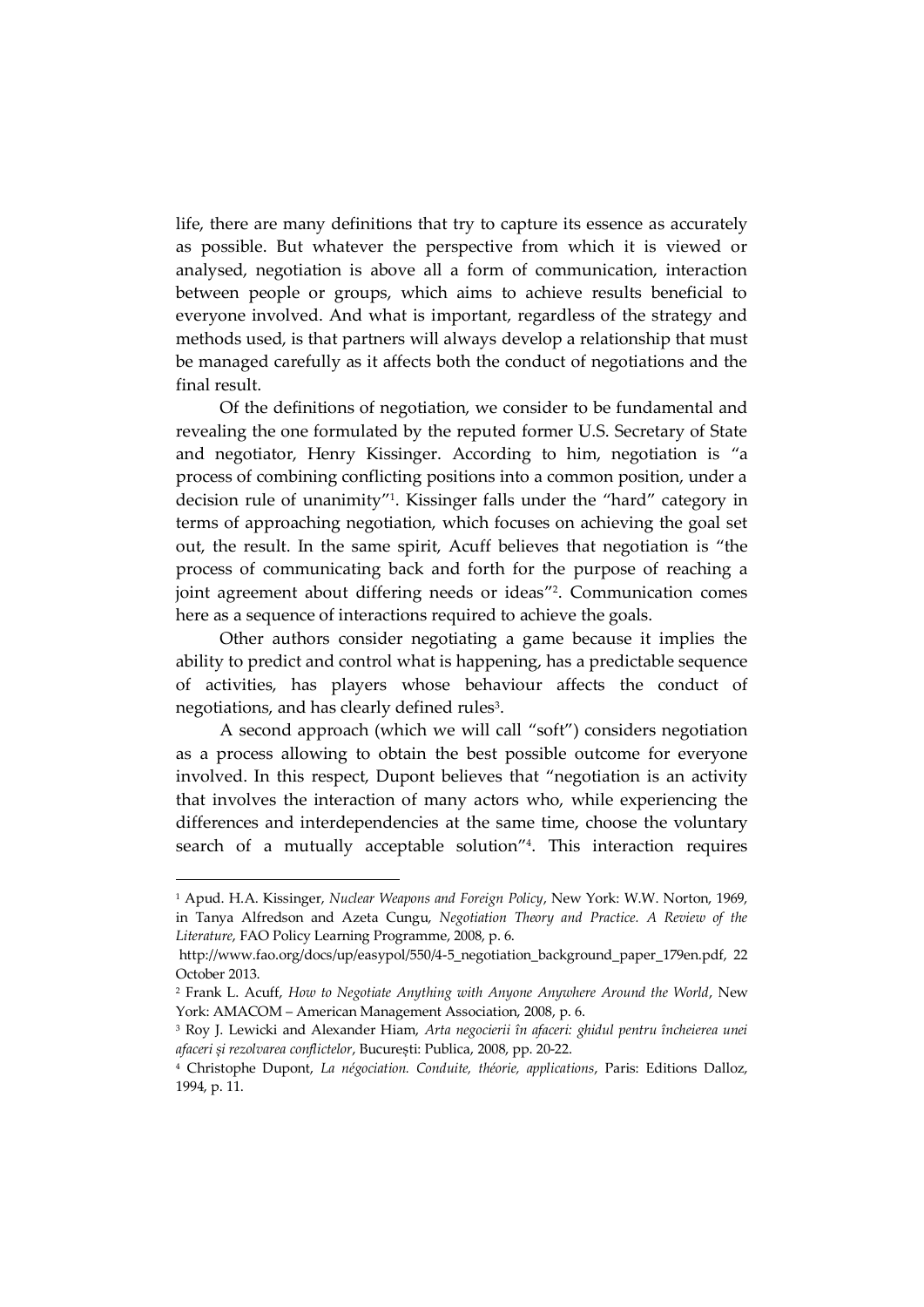communication before anything, because a successful negotiation is based on the ability of the parties to express and understand both points of view. The importance of communication in negotiation is very well expressed by Goldwich, who says that "negotiation is a process of persuasive communication that begins as soon as you recognise an interest that you cannot satisfy on your own" 5 .

Others go further, saying that the outcome of the process (of negotiation) is superior to the aforementioned situation: "negotiation is an interactive communication process by which two or more parties who lack identical interests attempt to coordinate their behavior or allocate scarce resources in a way that will make them both better off than they could be if they were to act alone"<sup>6</sup>.

Any negotiation involves multiple elements, which by their dynamics influence the conduct and the outcome of negotiations. According to Dupont, the fundamental elements of a negotiation are: *object, context, the stake, the balance of power* and *negotiators*<sup>7</sup> . These components, along with *strategy* and *tactics*, are essential in defining a particular model of negotiation - such as European, Japanese or North American models - as they contribute through their inter-linkages to the formation and development of a specific style, with defining attributes and characteristics for negotiation and communication in general.

*Negotiators* are the key element of negotiation in terms of the relationship that is created and developed between them, a relationship that results from confronting their behaviours. The behaviour and the style of addressing the relationship depend on the chosen strategy and on the preferred negotiation style*.*

#### **Fundamental negotiation styles**

There are two major types of negotiation - cooperative and conflictual – both of which, although with different features, are commonly used by negotiators during the same session of negotiations. Thus they set out the

<sup>5</sup> David Goldwich, *Win-Win Negotiations. Developing the mindset, skills and behaviours of winwin negotiators*, Singapore: Marshall Cavendish Business, 2010, p. 4.

<sup>6</sup> Russell Korobkin, *Negotiation, Theory and Strategy*, Wolters Kluwer, 2009, p. 1.

<sup>7</sup> C.Dupont, *op.cit.*, pp. 32-46.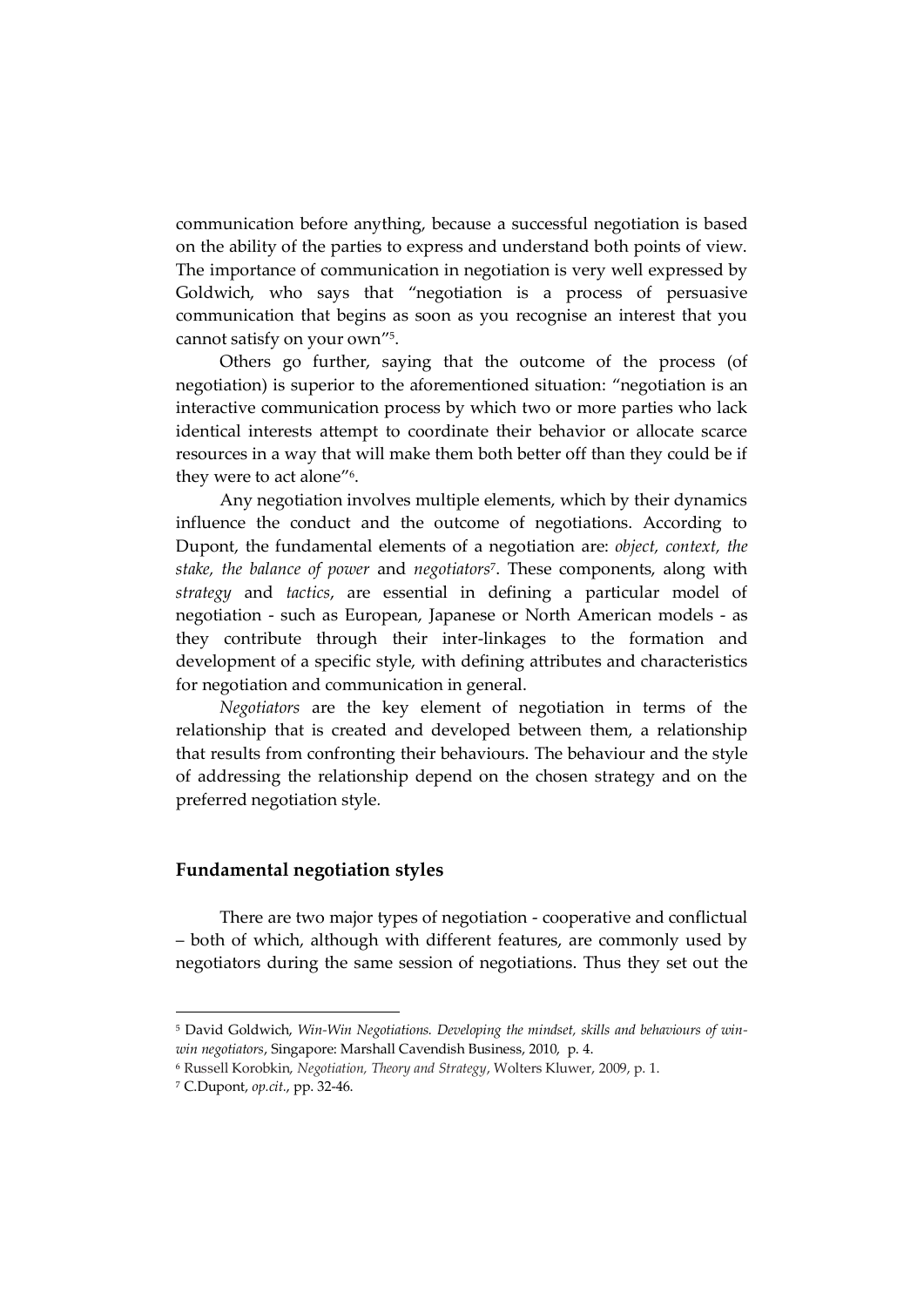general direction of a negotiation, during which it is possible to witness elements that are characteristic of both styles.

*Cooperative negotiation*, recommended by most professionals, is a negotiation of the "win –win" type, which involves collaboration between parties in order to achieve a satisfactory outcome for all. To this end, "the deals are about creating value and claiming it" 8 , exploiting creativity, searching for constructive and dynamic options. This is because it is less about proving the validity of a position, but more about convincing the other party of the interest to act together, of the opportunity to solve a problem by means of collaboration<sup>9</sup>. This type of negotiation, through the climate of trust that it develops, leads to a stable agreement and considers the future of the relationship between the partners. Experts recommend this type of negotiation as the today's globalized world, characterized by continuous interaction and long-term relationships established between national, regional and international actors, make win-win solutions be the only reasonable result.

*Conflictual negotiation* ("win-lose") is a zero-sum game aimed at differentiating interlocutors according to the power that they have. The value at stake being fixed, the key question is: "Who will claim the most value?"<sup>10</sup>, causing participants to want to be winners in order to not be defeated. The relationship does not hold great importance in this type of negotiation, unlike the information (to be more exact, *who* has the information), which is essential in order to make the rules of the game. Although almost all specialists praise the virtues of cooperative negotiation, the U.S. negotiator Frank Acuff emphasizes, based on his own experience, that in everyday life, negotiations are conducted conflictually and this leads to poor results and visible negative consequences. Revealing examples are, in Acuff's opinion, the geopolitical tensions that have persisted for many years in the Middle East, conflicts which are actually unresolved conflicts from previous instances of win-lose<sup>11</sup>.

<sup>8</sup> *Harvard Business Essentials: Negotiation*, Boston: Harvard Business School Press, 2003, p. 2.

<sup>9</sup> C. Dupont, *op.cit.*, pp.49-50; D. Goldwich*, op.cit.*, pp. 2-4.

<sup>10</sup> *Harvard Business Essentials...,* p. 2.

<sup>11</sup> F. Acuff, *op.cit.,* p. 7-9.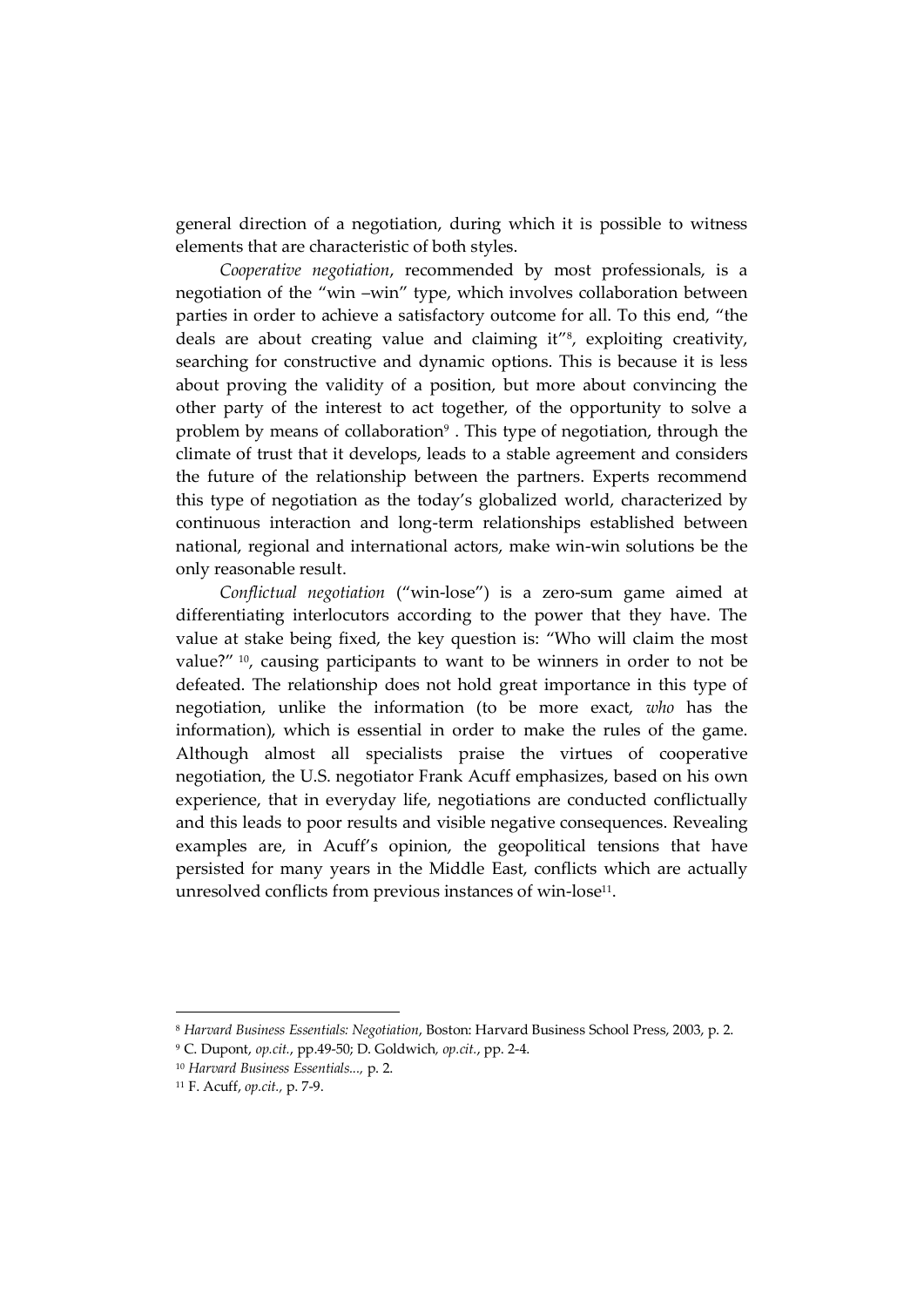#### **Behavioural styles of negotiators**

Corresponding to the two types of negotiation, there are two basic styles of negotiator's behaviour – the cooperative negotiator and the conflictual negotiator. As in the case of the negotiation styles, the negotiator's behaviour, even if it is homogeneous, is the meeting place of several trends<sup>12</sup>.

The *cooperative negotiator* is the most effective type of negotiator because their negotiation falls under the "win-win" category. Although open, positive and conciliatory, the cooperative negotiator does not lack in firmness. They are characterized by firmness in goals and by flexibility in seeking mutually acceptable solutions. Au contraire, the *conflictual negotiator* demonstrates rigidity in both goals and seeking solutions. Priority is given to force rather than diplomacy, the conflictual negotiator trying to win by domination.

 Gavin Kennedy associates the two behavioural styles with the colours *blue* (the submissive, timid and giving style,) and *red* (the aggressive, domineering and taking style) and, as a novelty, introduces a third colour – *purple*, a combination of the first two, a compromise negotiator who always trade something for something, giving (Blue) only when he takes (Red) something in return. This style focuses on fairness and balance, with each party making some sacrifice to get part of what it  $wants<sup>13</sup>$ .

Whatever the dominant colour, the normal behaviour of any player involves the combination, depending on the context, the time, the interests at stake and the strategy and tactics of the opponent, of the characteristic elements of the two forms of negotiation, in order to get the best result.

In addition to the classification according to strategic orientation, negotiators are different also in terms of the region to which they belong, with traits and attitudes developed and shaped by the respective cultural space<sup>14</sup> . The specific factors that differentiate between negotiations from

<sup>12</sup> C. Dupont, *op.cit.*, p. 54.

<sup>13</sup> Gavin Kennedy, *Essential Negotiation*, London: The Economist, 2004, pp. 23-24; D. Goldwich, *op.cit.,* p. 22-24.

<sup>14</sup> Researchers Geert Hofstede, Fons Trompenaars, Eduard T. Hall, Kluckhohn and Strodtbeck identified several cultural dimensions that influence the characteristics and behaviour of people, and thus, behaviour and negotiation style of individuals from different countries: distance from power, collectivism/individualism, femininity/masculinity,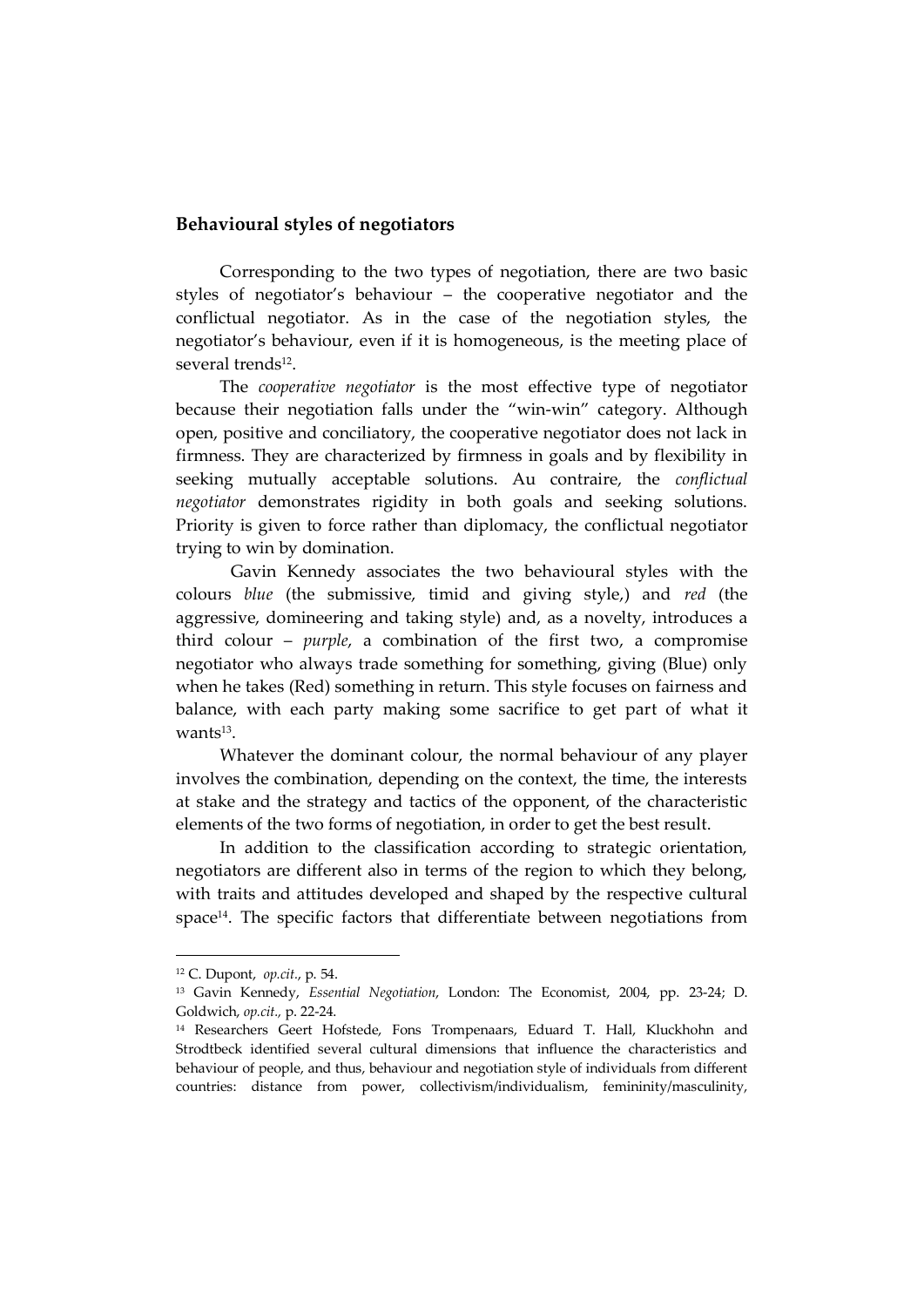one region to another are: pace of the negotiations, strategies, emphasis on personal relationship, emotional aspects, decision making, and contractual and administrative factors<sup>15</sup>. Taking into consideration these factors, Acuff has identified two models of negotiation for Europe (making a distinction between Western Europe and Eastern Europe), as shown in the table below:

| <b>Factors</b>                | <b>Western Europe</b> | <b>Eastern Europe</b> |  |  |
|-------------------------------|-----------------------|-----------------------|--|--|
| Pace of negotiations          | moderate              | slow                  |  |  |
| Negotiating strategies        |                       |                       |  |  |
| - opening offers versus final | moderate initial      | high initial demands  |  |  |
| settlement                    | demands               |                       |  |  |
| - presentation of issues      | one at a time         | group of issues may   |  |  |
|                               |                       | be presented          |  |  |
| - presentations               | formal                | fairly formal         |  |  |
| - dealing with differences    | polite, direct        | argumentative         |  |  |
| - concessions                 | fairly slow           | slow                  |  |  |
| Emphasis on personal          | low                   | very low              |  |  |
| relationship                  |                       |                       |  |  |
| - sensitivity                 | moderate              | not highly valued     |  |  |
| Decision making               | planned, organized    | somewhat impulsive    |  |  |
| - emphasis on group           | moderate: decisions   | moderate: decisions   |  |  |
|                               | from top              | from top              |  |  |
|                               | management            | management            |  |  |
| - emphasis on face saving     | moderate              | fairly high           |  |  |
| Contractual & administrative  |                       |                       |  |  |
| - degree of bureaucracy       | moderate              | high                  |  |  |
| - need for an agenda          | high                  | moderate              |  |  |

#### **Table 1. Negotiating factors in Europe**

Source: Frank L. Acuff, *How to Negotiate Anything with Anyone Anywhere Around the World*, New York: AMACOM – American Management Association, 2008, pp.79- 80, 129-130

universalism/particularism, attitude towards time, relation with the nature, etc. In the same direction, the research project *GLOBE (Global Leadership and Organizational Behavior Effectiveness)* adds more cultural dimensions (assertiveness, orientation towards performance, etc.), analyzing attitudes, behaviours and leadership styles on clusters of countries.

<sup>15</sup> F. Acuff, *op.cit.,* p. 28.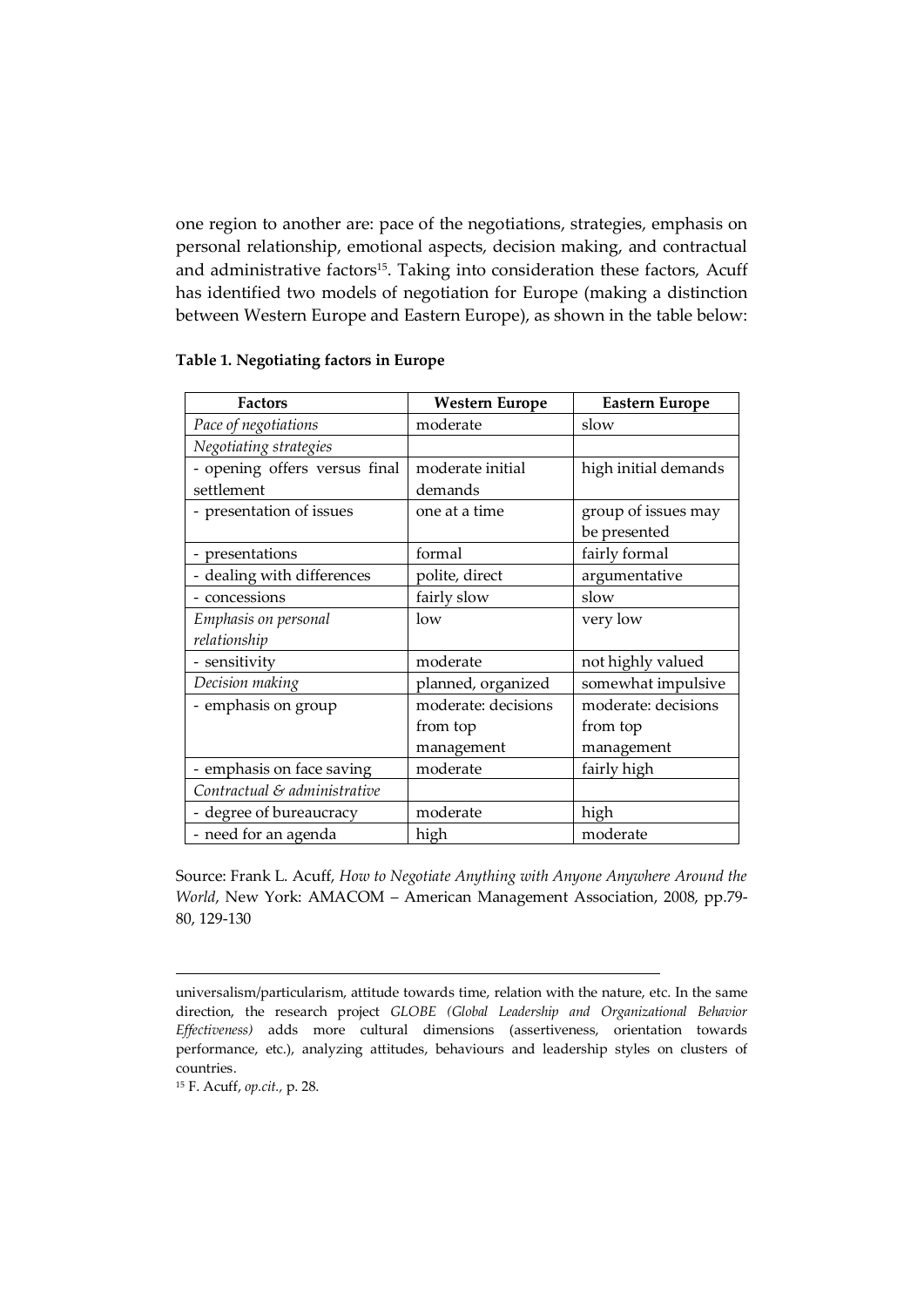Although there are traits that may blur the distinction between western and eastern negotiators, each country has characteristics and features that should be considered when addressing an international negotiation. For example, the Romanian negotiator has many specific elements (resulting from the combination of various factors: historical climatic, economic, cultural, etc.), elements that distinguish him from the Hungarian negotiator, although both negotiators belong to the same Eastern European group. Besides skills such as proper etiquette, a keen business sense, and the ability to read nuances of verbal and nonverbal communications, the European diversity forces the foreign businessperson to acquire skills they possibly never had before<sup>16</sup>.

#### **Skills and competences needed for negotiators**

Whatever is the line of work of the negotiator (who may be buying or selling, a marketing and communication specialist, businessman or lawyer, diplomat or civil servant), his specific negotiating skills influence the success of the negotiation.

Negotiation is a collection of behaviours that involve communication, sales, marketing, psychology, sociology, assertiveness, and conflict resolution<sup>17</sup>. Being a form of communication and persuasion, the negotiation involves the use of all *communication skills*: listening, asking questions, sharing information, interpreting information, framing proposals, reading body language, influencing and persuading. It requires empathy and understanding, knowledge and insight, diplomacy and tact<sup>18</sup>.

Competent negotiators must develop a style consistent with their own skills and strengths, including the culture of which they are part. At the same time, they must *accept* and *respect* the people acting in other ways, while trying to find a compromise together that would lead to a result for the mutual benefit. They should switch easily from conflictual negotiation to cooperative negotiation, to know how *to compromise*, to avoid or to adjust to certain conditions and requirements of the other party - in short, to be *flexible*. Flexibility is the main feature of the negotiator otherwise required

<sup>16</sup> Farid Elashmawi, *Competing Globally: Mastering Multicultural Management and Negotiations*, Boston: Butterworth Heinemann, 2001, p. 181.

<sup>17</sup> *Ibidem*, p. 6.

<sup>18</sup> D. Goldwich, *op.cit.,* p. 2.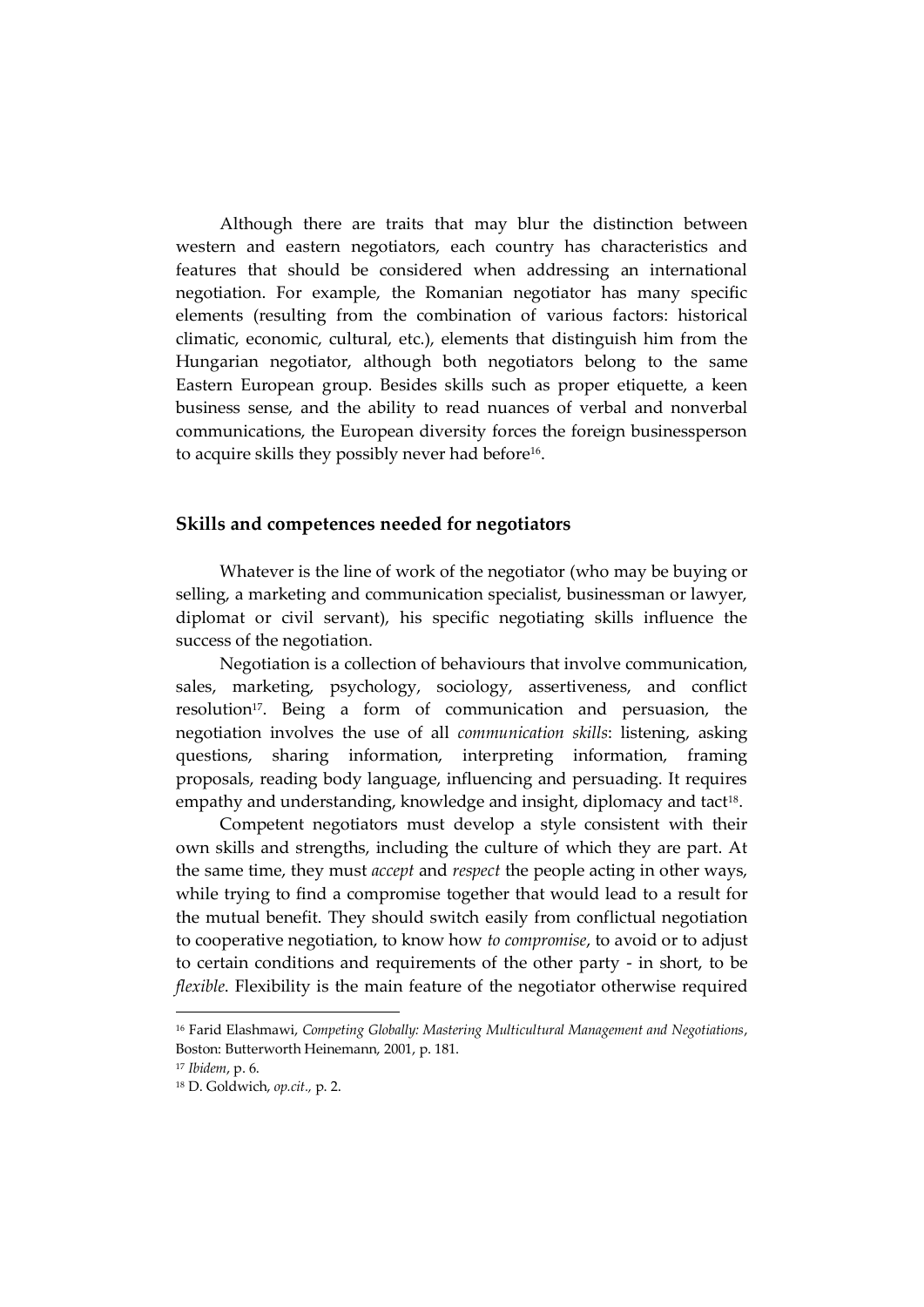to master any situation and to solve possible conflicts during the negotiation<sup>19</sup>.

The skills of a good negotiator represent actually a set of interpersonal and social skills: training (the will to prepare thoroughly to know the negotiation framework), capacity to analyse the problems (in order to determine the interests of both parties as accurately as possible), the foresight (possible objections, in order to prepare counter-arguments), active listening (which requires mastery of both verbal communication, as well as the non-verbal one), emotional control, teamwork, persuasion, assertiveness and facility of expression, ability to make decisions, reliability and professional awareness.

# **Skills and competences of the European negotiator provided by the higher education in Romania**

Starting off from the theoretical concepts presented above, we intend to identify the competences and the skills necessary to a negotiator, acquired during specialization programmes in the Romanian higher education system. The structure of *Classification of Occupations in Romania (COR) level of occupation, 6 characters*<sup>20</sup> does not show explicitly the profession of negotiator, only that of mediator (code 243202). Given the complexity of the negotiation process, in order to find the other dimensions of the profession, we believe it was necessary to extend the research to occupations such as Foreign Relations Expert (code 243213), Foreign

<sup>19</sup> R. Lewicki and A. Hiam, *op.cit.,* pp. 32-38; Bill Scott, *Arta negocierilor*, București: Editura Tehnică, 1996, p. 117.

<sup>20</sup> The occupations in Romania were classified based on Regulation (CE) no. 1022/2009 of the Commission from 29 October 2009 to modify the regulations (CE) no. 1738/2005, (CE) no. 698/2006 and (CE) no. 377/2008 in what regards the international standard classification of occupations (ISCO). The classification applies to all areas of economic and social activity and is mandatory for all central and local public administration bodies, budgetary units, operators, regardless of ownership, employer organizations, trade unions, professional and political foundations, associations and other individuals operating in Romania. See Romanian Government, Order no. 1832/856 from 6 July 2011 on approval of Classification of occupations in Romania – level of occupation (six characters), published in M.O. 561/8 August 2011

<sup>[</sup>http://www.mmuncii.ro/pub/imagemanager/images/file/Legislatie/ORDINE/O1832- 2011.pdf], 12 October 2013.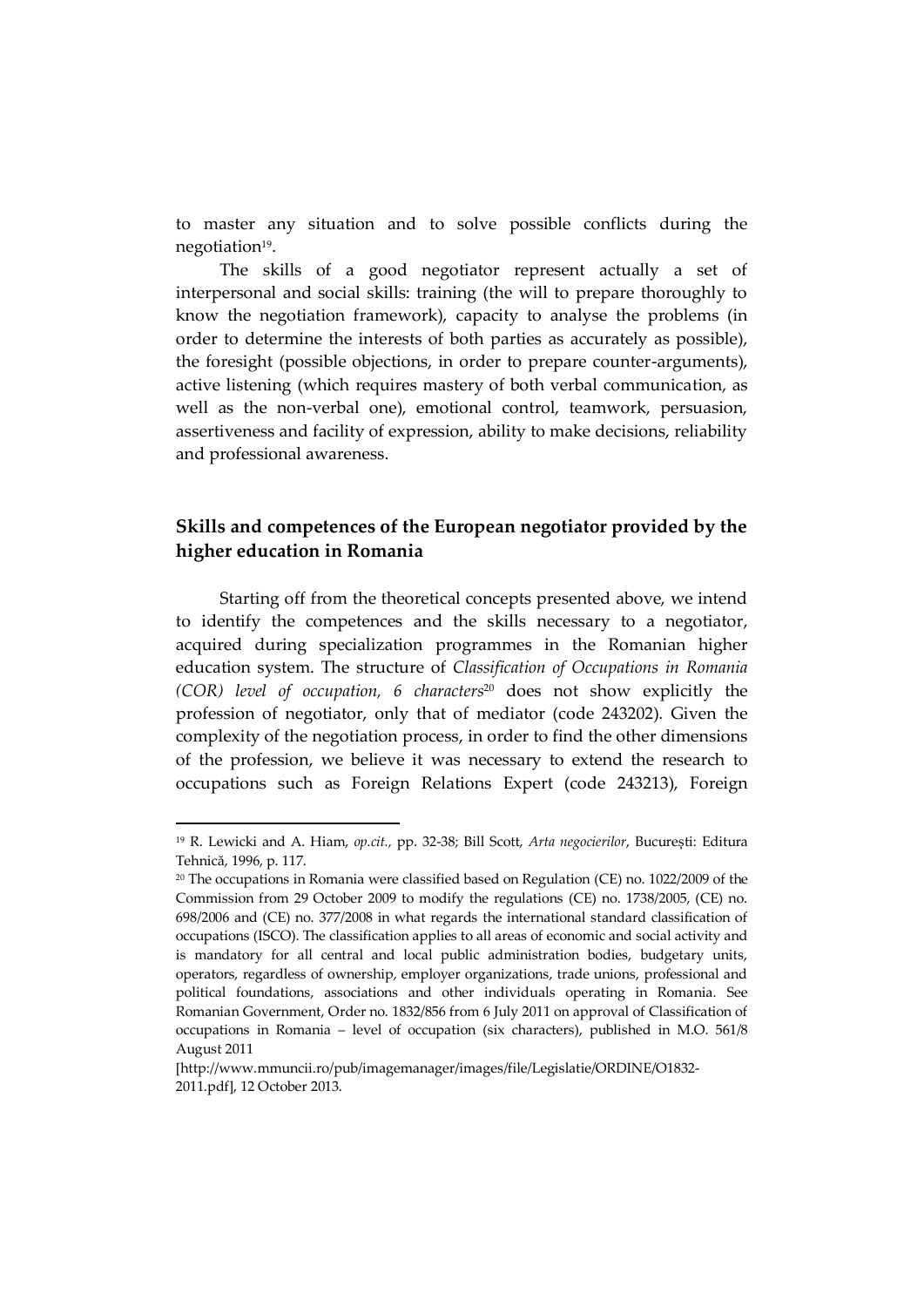Relations Reviewer (243215), European Affairs Advisor (243214) Advisor / Expert / Inspector / Reviewer / Economist in Trade and Marketing (263104).

 The COR, the unit of general interest for ordering information on occupations in Romania21, classifies all four trades in main group 2 specialists in various fields of activity, main subgroup 4 - specialists in commercial-administrative field of activity, operating in the fields of public relations, marketing or apply various concepts and theories relating to negotiation and protocol. The first two professions belong to the minor group 3 - specialists in sales, marketing and public relations, core group 2 public relations specialists, whose main professional tasks are to undertake activities such as: the use of high-level knowledge in public relations; planning, development, implementation and evaluation of information and communication strategies; provision of understanding and of a favourable image of companies and other organizations, their goods and services, their role in the community<sup>22</sup>, respectively. The following two occupations are found in minor group 2 - specialists in administrative field of activity, core group 2 - specialists in administrative policies that develop and analyse policies in order to design, implement and modify operations and government and commercial programmes<sup>23</sup>. The last occupation falls under the minor group 6 - specialists in the legal, social and cultural areas, core group 3 - specialists: performing research, data monitoring, analysing information, preparing reports and plans to solve economic and business problems; developing analytical models; explaining and predicting economic behaviour; offering business advice to interest groups and governments in order to formulate solutions to current and future business and economic problems<sup>24</sup>.

The abilities to perform the required work activities at the quality level specified in the occupational standard translate into acquired professional competences, in our case, following formal, non - formal or

<sup>21</sup> Romanian Government, H.G. 1352 from 23 December 2010 on approval of the structure of Qualification of occupations in Romania – level base group, according to International standard classification of occupations - ISCO 08, published in M.O. 894 from 30 December 2010, [http://www.mmuncii.ro/pub/imagemanager/images/file/Legislatie/HOTARARI-DE-GUVERN/H1352\_2010.pdf], 10 Oct. 2013.

<sup>22</sup> Classification of occupations in Romania, 2013

[<sup>\[</sup>http://www.rubinian.com/cor\\_5\\_ocupatia.php ?id=2432\]](http://www.rubinian.com/cor_5_ocupatia.php?id=2432), 10 Oct. 2013.

<sup>23</sup> *Ibidem*

<sup>24</sup> *[Ibidem](http://www.rubinian.com/cor_5_ocupatia.php?subsect=26&diviz=263&id=2631)*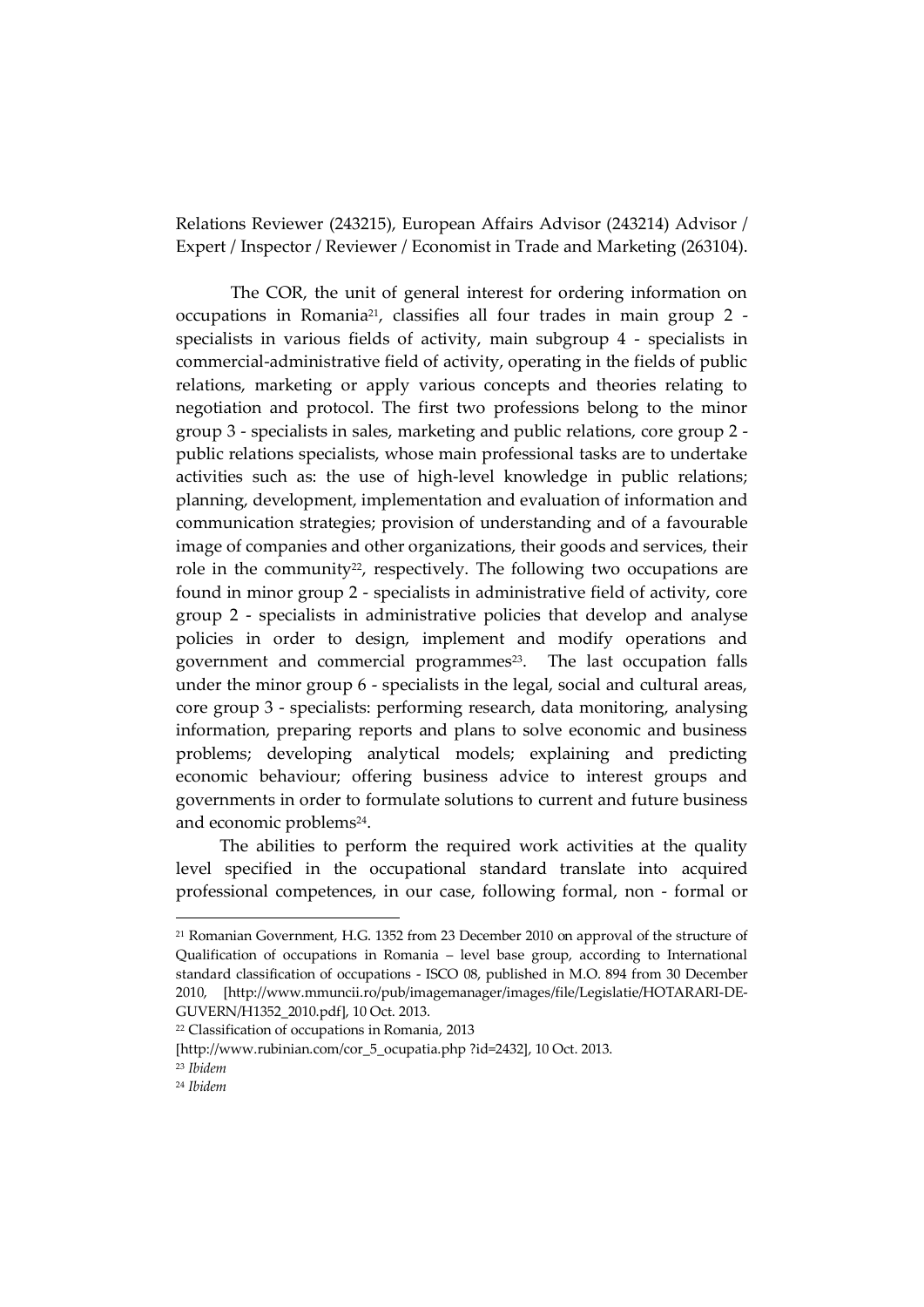informal paths. The last two training paths are based on the practice of specific activities directly at the workplace, on the self-training, or on the uninstitutionalized ways, unstructured and unintended, of accumulating knowledge and skills through unsystematic contact with various sources of the field of socio-education, family, society or professional environment<sup>25</sup>. Traditionally, to achieve level 4 of training, the acquisition of these skills is achieved during undergraduate, postgraduate or doctoral study programmes provided by the Romanian universities. The results of professionalization obtained following such education programmes translate mainly through knowledge (what we know) and skills (what we can do). Along with own beliefs (what we think) $2^6$ , professional and transversal competences are thus developing.

National recognition of the value of learning outcomes for the labour market is done through the National Qualifications Framework for Higher Education (CNCIS). Developed in close relation to the CNCIS, the National Register of Qualifications in Higher Education (RNCIS) is a tool for assessing the structure of qualifications and their international compatibility. Through it we can measure and establish relations between set of knowledge, skills, attitudes and values that a person is able to demonstrate after completion of the learning process. The matrix CNCIS is "an integrative approach" of the Romanian higher education qualifications from two perspectives: vertical and horizontal. With the help of the five generic descriptors corresponding to professional skills progress, we can indicate their progress, from the level of knowledge and understanding (level 1), to the creative and innovative level (level 5). Horizontally, we can delimit by a descriptor level, the three cycles of higher education: Bachelor, Masters and PhD. The result takes the form of two grids, the first showing the domain or the programme of studies, name and level of qualification, level descriptors and minimum performance standards; the second, based on the first , establishes correlations between professional competences and transversal competences, the main curricular fields, disciplines of study and the corresponding number of credits. The resulting grid is the support

<sup>25</sup> Alina-Teodora Ciuhureanu, *Competențe și abilități necesare pentru integrarea pe piața muncii*, 2012, pp. 1-8, [www.caravanacarierei.bns.ro], 11 November 2013.

<sup>26</sup> Katia Tieleman, Marc Buelens, *Negotiation. Essentials*, Leuven, Belgium: Lannoo Campus Publishing House 2012, p. 8.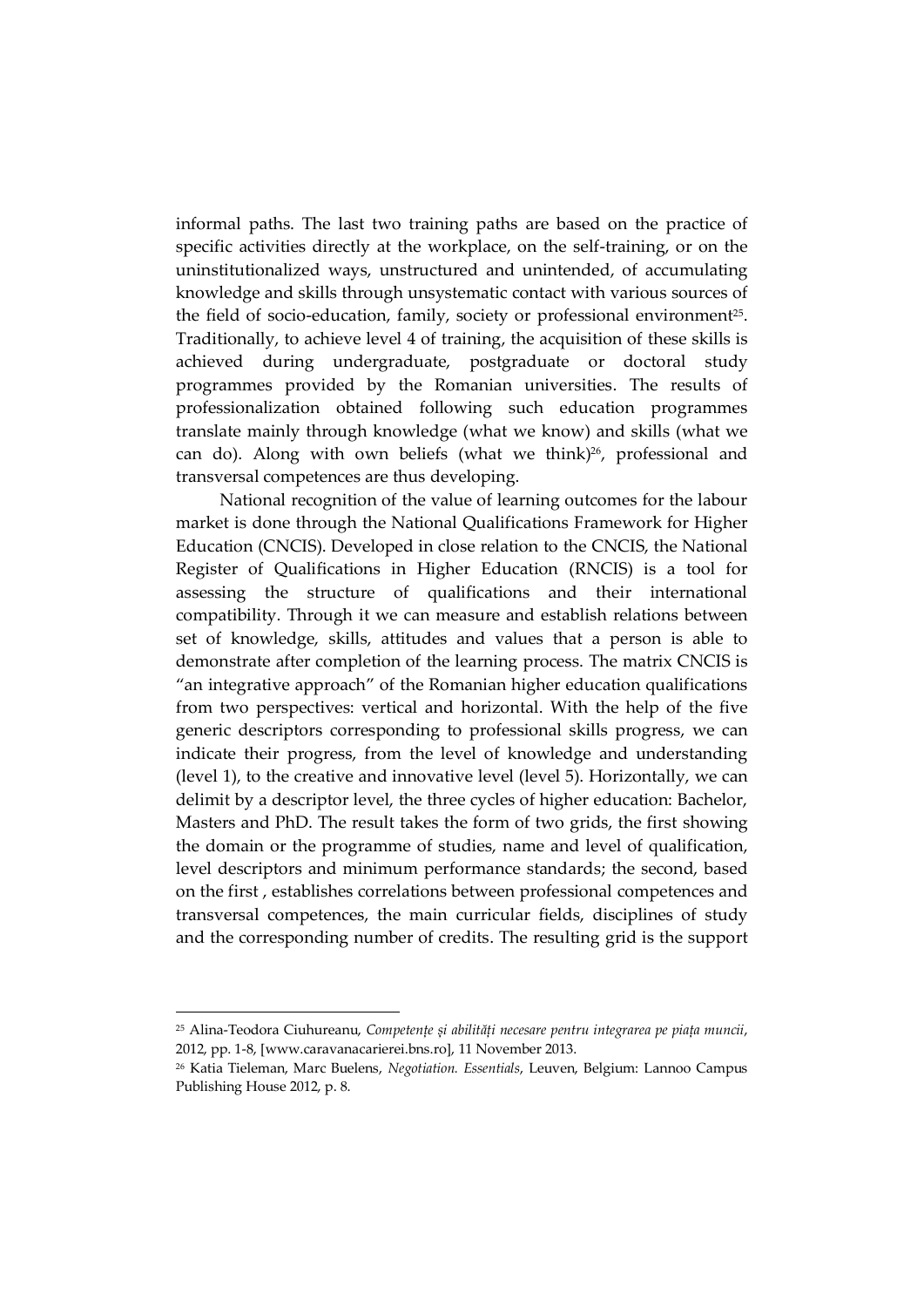for the identification of possible occupations for those qualifications $27$ . The structured model will be further used to identify the appropriate competencies and skills corresponding to the four occupations in the COR.

To select the data from the RNCIS database we used the occupation title as the main filter. The second criterion targeted the education level, due to the fact that because the electronic platform has not yet been fully added with all entries, we have not been able to supply enough references for Masters and PhD levels, so a consistent analysis was not possible. The information extracted from the database for undergraduate programmes are presented in the following table .

| Occupation             | Specialization - undergraduate programmes                |  |  |  |  |  |
|------------------------|----------------------------------------------------------|--|--|--|--|--|
| Mediator               | Anthropology, Communication and Public Relations,        |  |  |  |  |  |
|                        | Legal Studies, Community Law, Philosophy, Applied        |  |  |  |  |  |
|                        | Modern Languages, Translation-Interpretation             |  |  |  |  |  |
| Foreign Relations      | American Studies, European Studies                       |  |  |  |  |  |
| Expert                 |                                                          |  |  |  |  |  |
| Foreign Relations      | International Business, Archival Studies, Legal Studies, |  |  |  |  |  |
| Expert                 | Community Law, Classic Philology, Industrial             |  |  |  |  |  |
|                        | Economic Engineering, Art History,<br>History,           |  |  |  |  |  |
|                        | Romanian Language And Literature, Applied Modern         |  |  |  |  |  |
|                        | Languages, Modern Language and Literature,               |  |  |  |  |  |
|                        | Language and Literature, Comparative Literature,         |  |  |  |  |  |
|                        | Museology, International Relations and European          |  |  |  |  |  |
|                        | Studies, American Studies, Cultural Studies, Security    |  |  |  |  |  |
|                        | Studies, European Studies, Jewish Studies, Translation   |  |  |  |  |  |
|                        | - Interpretation                                         |  |  |  |  |  |
| European Affairs       | European Administration, International Business,         |  |  |  |  |  |
| Advisor                | Legal Studies, Community Law, Economics and              |  |  |  |  |  |
|                        | International Business, International Relations and      |  |  |  |  |  |
|                        | European Studies, American Studies, Cultural Studies,    |  |  |  |  |  |
|                        | <b>European Studies</b>                                  |  |  |  |  |  |
| Advisor / Expert /     | Marketing                                                |  |  |  |  |  |
| Inspector / Reviewer / |                                                          |  |  |  |  |  |
| Economist in Trade and |                                                          |  |  |  |  |  |
|                        |                                                          |  |  |  |  |  |

**Table 2. Specializations of Romanian higher education targeting the five COR occupations** 

<sup>27</sup> National Agency for Higher Education Qualifications and Partnership with the Economic and Social Environment (ACPART), *Cadrul Național al Calificărilor din Învățământul Superior [National Framework for Higher Education Qualifications]*, Bucharest: 2008, pp. 14-16.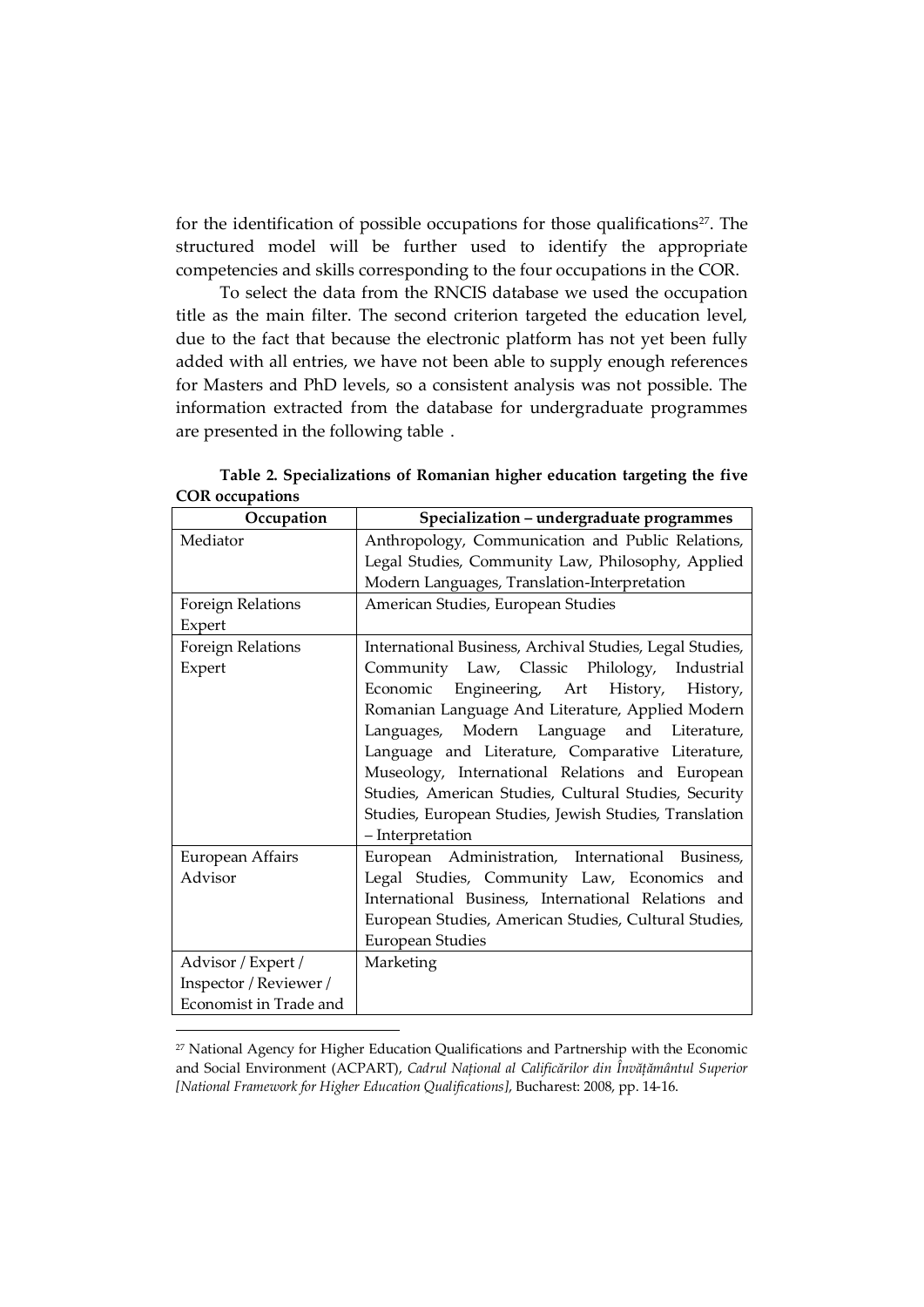| 1110111001114 |  |          |              |  |
|---------------|--|----------|--------------|--|
|               |  | .<br>. . | $\mathbf{r}$ |  |

Source: own processing of data provided by RNCIS

A comparative analysis of specializations in Romanian universities targeting the four COR occupations highlights the existence of a wide range of qualifications, especially for the Foreign Relations Reviewer occupation. In the absence of occupational standards for each trade, the correlation between them and specializations in the higher education system is quite relative, generating situations - absurd, in our opinion – when a degree in philosophy or in translation-interpretation allows the entering into a negotiation which involves the use of specific strategies and tactics for reaching an agreement. To deepen these observations, we will continue to identify professional competences acquired after completing the programmes listed in Table 2 and their degree of correlation with the requirements of the negotiation activity.

Professional competences acquired after completing the undergraduate study programmes can be grouped into cognitive competences and functional - action competences, both providing the ability to successfully resolve problem situations circumscribed to the five occupations in terms of effectiveness and efficiency. In turn, transversal competences are of two types - of role and of personal and professional development; they refer to the social context of exercising the trade and to the awareness of the need for continuous training. From this point of view, each qualification has established a grid of knowledge, skills and abilities gained after studying the curriculum of each programme of study offered by each university in which it operates. From the multitude of information we retained only the information that is compatible with previous theoretical considerations, their breakdown being shown in Table 3.

#### **Table 3. Professional competences corresponding the activities of negotiation, formed in the Romanian higher education system**

|  | Communication and Public Relations |  |  |                                                                          |  |  |
|--|------------------------------------|--|--|--------------------------------------------------------------------------|--|--|
|  |                                    |  |  | • Identification and use of language, methodologies and expertise in the |  |  |
|  |                                    |  |  |                                                                          |  |  |

communication sciences

The use of new information and communication technologies (NICT)

 Identification and use of strategies, methods and techniques for communication in the public relations area

 Expert assistance in managing crisis communication and / or conflict mediation communication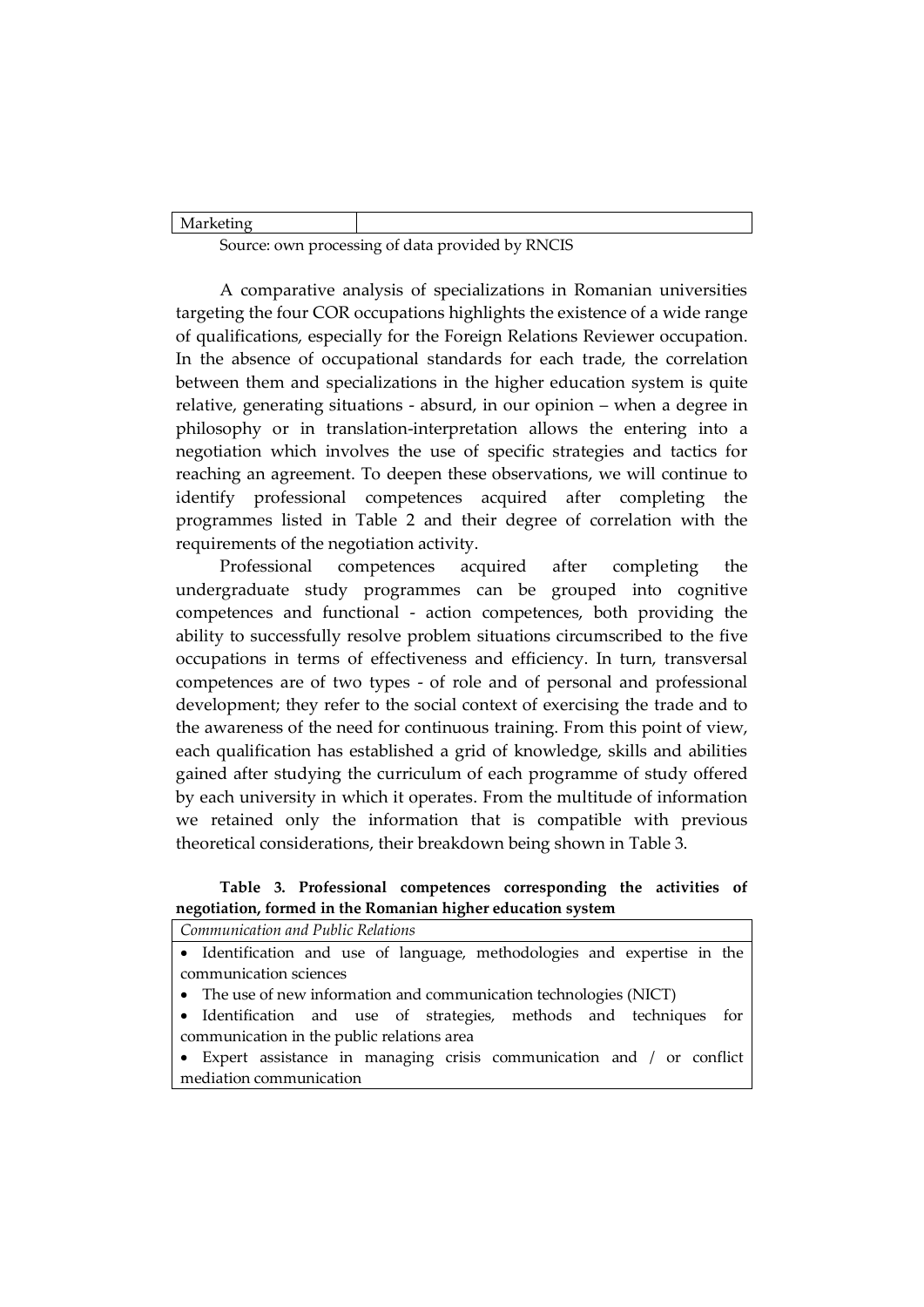*Legal Studies, Community Law* 

 Applying Romanian law, European law and other international legal instruments

 Interpretation, correlation and comparison of legal institutions of national law, European law and the law of other states

 Applying knowledge required in collecting data and information on a specific legal issue

 Using legislation in force to analyse legal situations in their correct legal employment and in their resolution

*Applied Modern Languages, Translation-Interpretation* 

 Communication in multilingual professional situations of integration, negotiation and cultural and linguistic mediation

*European Studies* 

 Analysis of European cultural phenomena in multiple contexts (local, regional, national, global, etc.).

 Analysis of multi / intercultural reports and mediation of intercultural communication

*International Business, Economics and International Business* 

 Negotiation and implementation of transactions with products and / or services to international markets

 Diagnosis in international business based on specific community and national regulations

Database management in international business

• Support in international business for public international organizations, local and regional communities (EU institutions, professional associations, chambers of commerce, clusters, etc.)

 Support for the preparation and conduct of negotiations in international business

*European Administration* 

 Oral and written communication in the language of the study program and in a foreign language, of structured messages related to a given problem in the specialized literature

• Business Administration and European Public Policy, management of the EU financial assistance

*International Relations and European Studies* 

 Fundamental use of international relations theory in the study of European and international processes

 Use of methodologies of analysis in international relations and European affairs

Design of strategies in international relations and European affairs

Assistance in the field of international negotiation and mediation between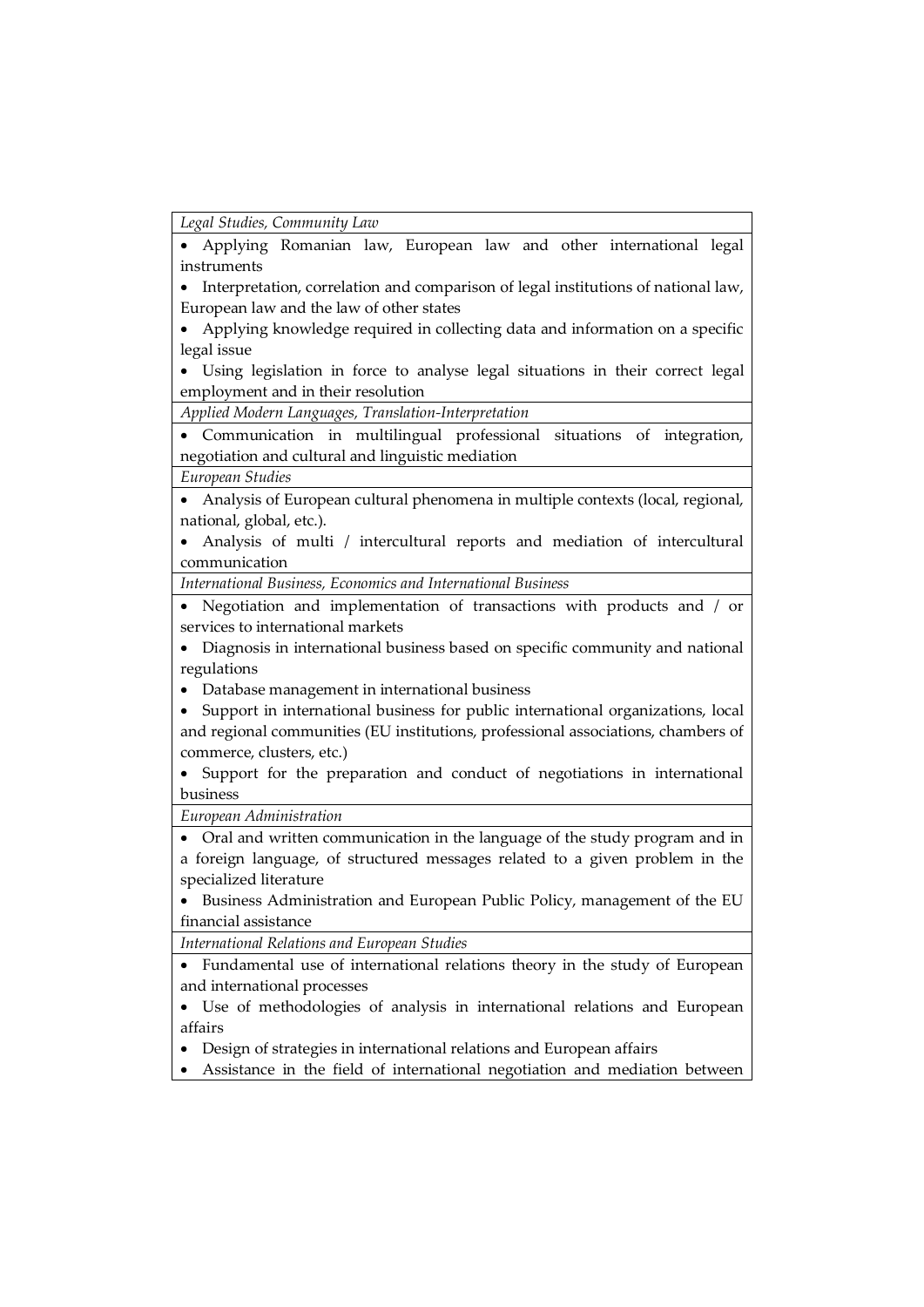| various interest groups                                                  |
|--------------------------------------------------------------------------|
| • Assistance in the management of relationships within organizations and |
| institutions involved in European and international processes            |
| Marketing                                                                |
| • Use of selling techniques                                              |

Source: done by the authors based on the RNCIS data

Taken together, the professional competences shown in Table 3 meet the needs expressed by the specialised literature on the success of a negotiation. Also, the functional-action skills are present in all study programmes, thus ensuring professionalism in any given situation and in solving all possible conflicts. We should note, however, that they are not found within one single qualification. The communication competences are formed in programmes like Communication and Public Relations, Applied Modern Languages, Translation - Interpretation and European Affairs. The capacity of anticipation is enhanced in programmes such as International Relations and European Studies, International Business, Marketing and Administration, while the mission to provide the legal basis for the negotiation activities lies with European Law and Community Law programmes.

Regarding the transversal competences, they are the same for all qualifications, covering skills such as: teamwork, persuasion, assertiveness and facilitation of expression. Another direction is given by the formation of efficient work habits, respecting chains of command and ethical norms specific to the domain. Thirdly, is targeted the training of skills to identify and use effective learning methods and techniques, as well as motivations for lifelong learning awareness.

# **Conclusions**

In our study, we started from the observation that there is not an occupation in the COR, covering negotiation. The identification of related professions and their corresponding qualifications at undergraduate level in Romania led to highlighting a series of professional and transversal skills appropriate for the European negotiator profile. However, their distribution in different degree majors supposes a sequential or concurrent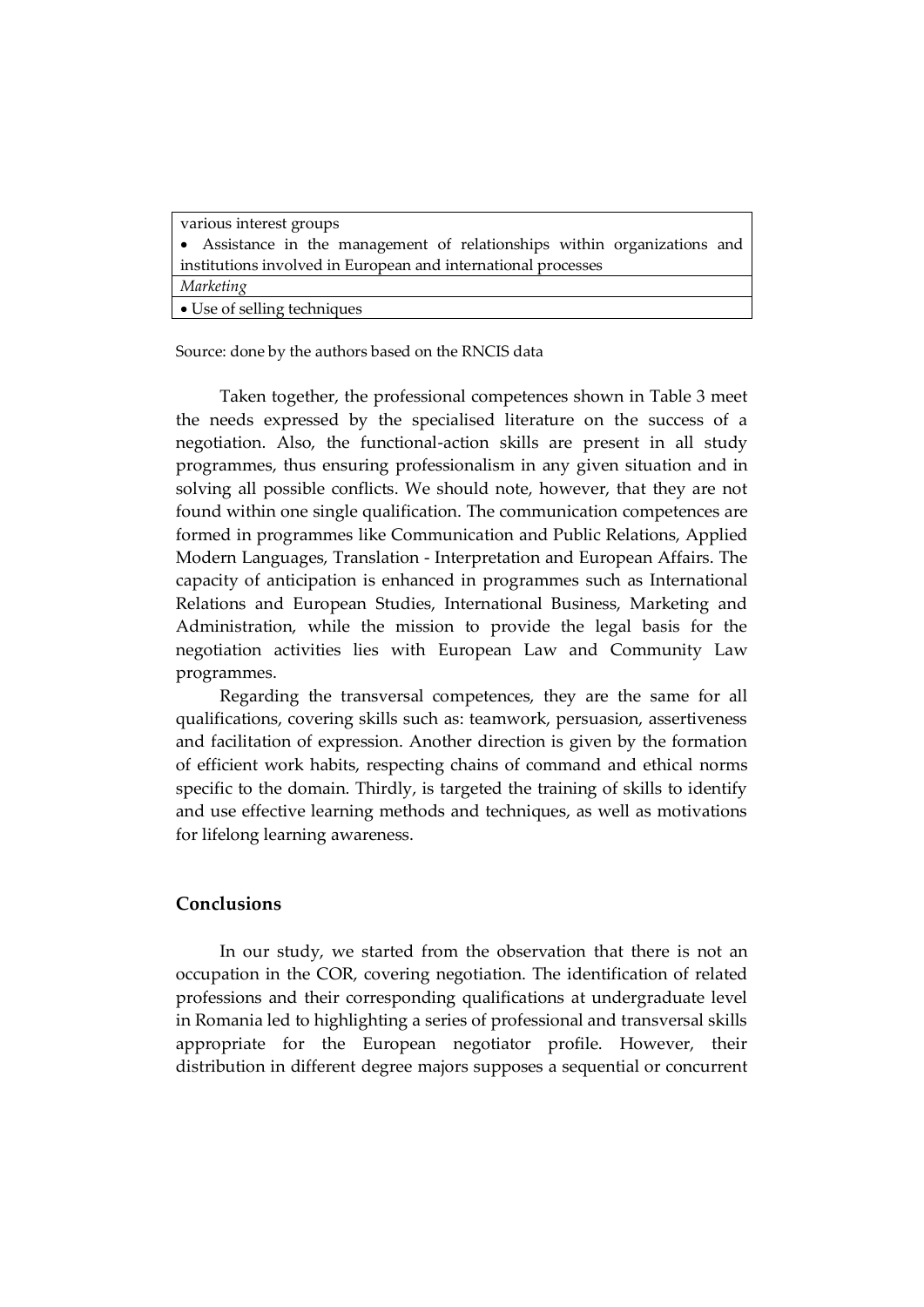completion of several degree programmes, sometimes in very different fields. In this context, given the complexity of the negotiation process and its specific elements that require study and applied exercises, we consider necessary to strengthen the knowledge and skills to postgraduate and doctoral studies. Also, we find it most useful to have data entries in the RNCIS on competences shaped during cycle 2 and 3 of university studies; this lack of information has not only limited the research, but also has prevented us from outlining a complete picture of opportunities for training in negotiations.

Based on these circumstances, we believe it is appropriate to deepen the knowledge through postgraduate programmes in the field, or even a deeper specialization during doctoral internships. Also, we consider useful to include several courses of negotiation and communication in the existing undergraduate curricula, tailored for the respective domain. Since negotiation is based on communication, enhancing the training in communication skills in multiple languages becomes a necessary element for the development of the intercultural dimension of the future negotiator.

Of the many models of negotiators offered by the specialised literature and the European practice, we have identified certain general available features, which can be found amongst the competences shaped by the Romanian higher education system. This indicates that there is a basis from which one can start to build a model of effective and efficient negotiator.

#### **Bibliography**

\*\*\*, (2003), *Harvard Business Essentials: Negotiation*, Boston: Harvard Business School Press.

- Acuff, Frank L., (2008) *How to Negotiate Anything with Anyone Anywhere Around the World*, New York: AMACOM – American Management Association.
- Alfredson, Tanya; Cungu, Azeta, (2008), *Negotiation Theory and Practice. A Review of the Literature*: FAO Policy Learning Programme [http://www.fao.org/docs/up/easypol/550/4-5\_negotiation\_background\_ paper\_179en.pdf], 22 October 2013.